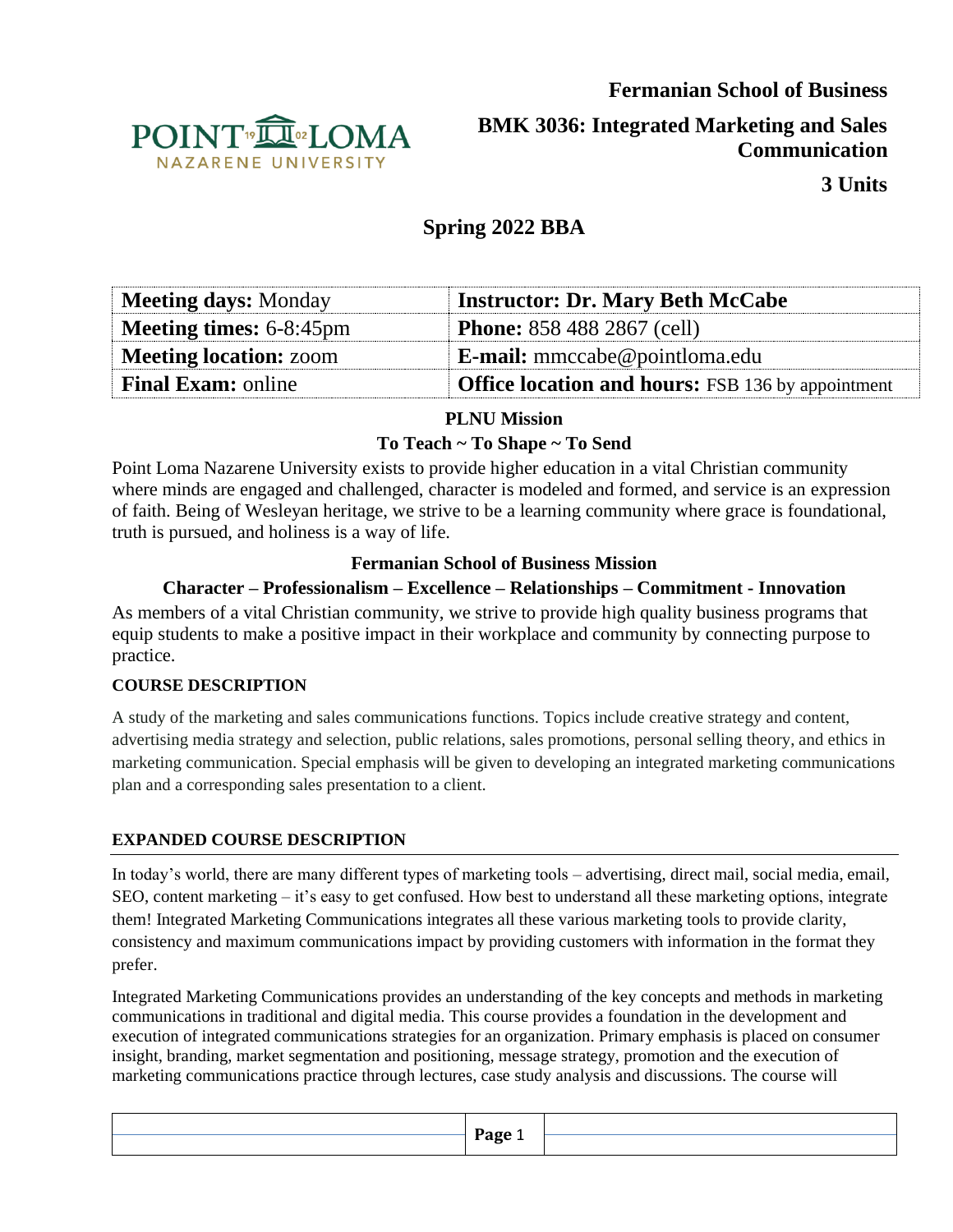examine the process by which integrated marketing communications programs are planned, developed and executed as well as the various factors and considerations that influence the process.

### **PREREQUISITE(S)**

BMK 3032 or consent of the instructor.

## **INTRODUCTION**

In today's world, we are exposed to more than 10,000 advertisements each day. With these levels of exposure and the competitive nature of our global economy, understanding marketing strategies, promotions and advertising is crucial to today's business professionals. It has become increasingly difficult for corporations to reach their targeted audiences, without getting lost in this sea of promotion. Throughout the semester, you will rely on your experiences and creativity to learn how to navigate in our world of advertising and promotion.

### **COURSE LEARNING OUTCOMES**

Upon completion of this course, students will be able to:

- 1. Exhibit an in-depth understanding of the integrated marketing communications functions and their role in marketing strategies (PLO 1, G1 & G2).
- 2. Create an integrated marketing communication program to include advertising, direct marketing, sales promotions, public relations, digital/social media marketing and personal selling for a client (PLO 2, G1 & G2).
- 3. Perform a situation analysis and propose appropriate IMC tools and strategies for a product or service (PLO 2, G1 & G2).
- 4. Evaluate the effectiveness of an integrated marketing communications program (PLO 2, G1 & G2).
- 5. Collaborate effectively in teams in the formulation and presentation of an IMC plan (PLO 3 & 5)

### **MARKETING PROGRAM FRAMEWORK**

The Marketing Advisory Board (MAB) informs the Point Loma Nazarene marketing program. This group of local marketing professionals are active with the professor to shape this course. To be proficient in marketing, you need to demonstrate capabilities in the following areas. This course will give you exposure to most of the steps in this process.

- $\bullet$  Identify a market(s)
- Create insights from the applicable market $(s)$
- Build a strategy
- Execute
- Measure

#### **REQUIRED TEXTS AND RECOMMENDED STUDY RESOURCES**

1. Integrated Marketing Communication: Creative Strategy from Idea to Implementation; Robyn Blakeman. Third Edition – ISBN: 9781538101049

| $P$ age |  |
|---------|--|
|         |  |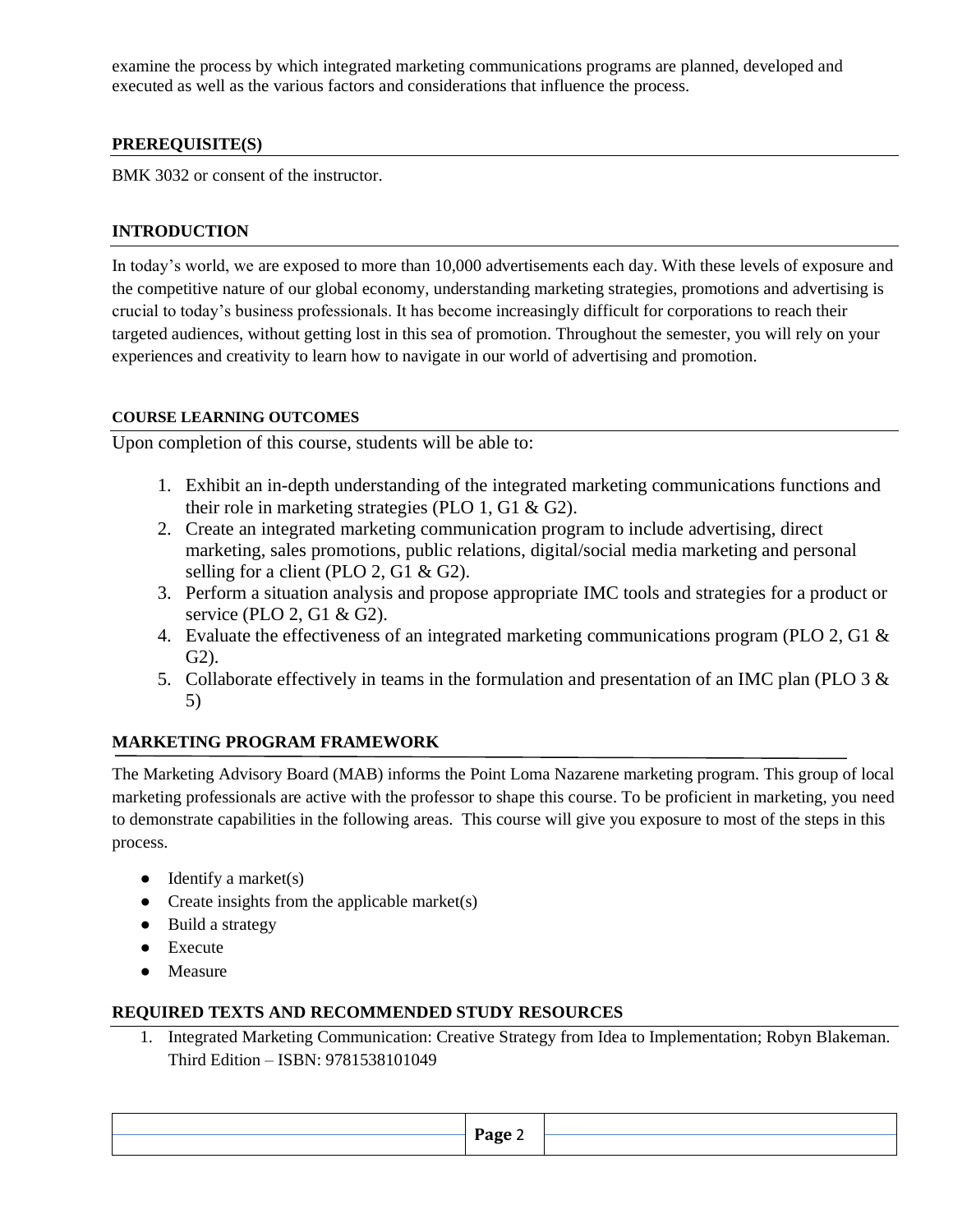[https://www.amazon.com/Integrated-Marketing-Communication-Creative-](https://www.amazon.com/Integrated-Marketing-Communication-Creative-Implementation/dp/153810105X/ref=sr_1_1?ie=UTF8&qid=1544740883&sr=8-1&keywords=integrated+marketing+communication+blakeman)[Implementation/dp/153810105X/ref=sr\\_1\\_1?ie=UTF8&qid=1544740883&sr=8-](https://www.amazon.com/Integrated-Marketing-Communication-Creative-Implementation/dp/153810105X/ref=sr_1_1?ie=UTF8&qid=1544740883&sr=8-1&keywords=integrated+marketing+communication+blakeman) [1&keywords=integrated+marketing+communication+blakeman](https://www.amazon.com/Integrated-Marketing-Communication-Creative-Implementation/dp/153810105X/ref=sr_1_1?ie=UTF8&qid=1544740883&sr=8-1&keywords=integrated+marketing+communication+blakeman)

2. Digital MediaPro Simulation License (Cost \$35)

*(To allow emails please put [administration@emt.stratxsimulations.net](mailto:administration@emt.stratxsimulations.net) on your safe list)* Go to [https://shop.stratxsimulations.com\(if](about:blank) nothing happens, copy and paste the link in a new browser) Enter the File number: P61B787E Tick that box indicating you are not a robot and click ENTER Verify the order and register on the ecommerce site Complete the order process.

- 3. An Audience of One: Jamie Turner and Chuck Moxley, McGraw Hill (2022) --ISBN: 978-1-264-26854-2 [https://www.amazon.com/Audience-One-Marketing-One-](https://www.amazon.com/Audience-One-Marketing-One-One/dp/1264268548/ref=sr_1_1?crid=GFJWXWQDJH2I&keywords=an+audience+of+one&qid=1639429929&sprefix=an+audienc%2Caps%2C213&sr=8-1)[One/dp/1264268548/ref=sr\\_1\\_1?crid=GFJWXWQDJH2I&keywords=an+audience+of+one&qid=163942](https://www.amazon.com/Audience-One-Marketing-One-One/dp/1264268548/ref=sr_1_1?crid=GFJWXWQDJH2I&keywords=an+audience+of+one&qid=1639429929&sprefix=an+audienc%2Caps%2C213&sr=8-1) [9929&sprefix=an+audienc%2Caps%2C213&sr=8-1](https://www.amazon.com/Audience-One-Marketing-One-One/dp/1264268548/ref=sr_1_1?crid=GFJWXWQDJH2I&keywords=an+audience+of+one&qid=1639429929&sprefix=an+audienc%2Caps%2C213&sr=8-1) (a reserve copy of this book can be found at PLNU library)
- 4. The following content sites can be used to provide additional marketing information:
	- ⮚ Marketing Profs[: www.marketingprofs.com](http://www.marketingprofs.com/)
	- ⮚ Social Media Examiner[: www.socialmediaexaminer.com](http://www.socialmediaexaminer.com/)
	- ⮚ AMA Marketing News:<http://www.ama.org/publications/MarketingNews/>
	- ⮚ Advertising Age:<http://adage.com/>
	- ⮚ Ad Week[: http://www.adweek.com/](http://www.adweek.com/)
	- ⮚ Target Marketing:<http://www.targetmarketingmag.com/>
	- ⮚ Chief Marketer:<http://chiefmarketer.com/>
	- ⮚ CREATIVE: [http://www.creativemag.com](http://www.creativemag.com/)
	- ⮚ eMarketer:<https://www.emarketer.com/>
	- > Marketing Charts:<https://www.marketingcharts.com/>

### **ASSESSMENT AND GRADING**

| <b>ASSIGNMENTS POINTS GRADE SCALE</b>                                                                                               |     |                                                                       |
|-------------------------------------------------------------------------------------------------------------------------------------|-----|-----------------------------------------------------------------------|
| IMC Campaign Plan &<br><b>Communication Objectives</b>                                                                              | 100 | $A=93-100\%$<br>$A = 92 - 90\%$<br>$B + = 87 - 89%$<br>$B = 83 - 86%$ |
| <b>IMC</b> Tactics: 5 Deliverables<br>Combination of group and<br>individual assignments $(5 \times 60 \text{ points}$ (weeks 6-10) | 300 |                                                                       |

| Page |  |
|------|--|
|      |  |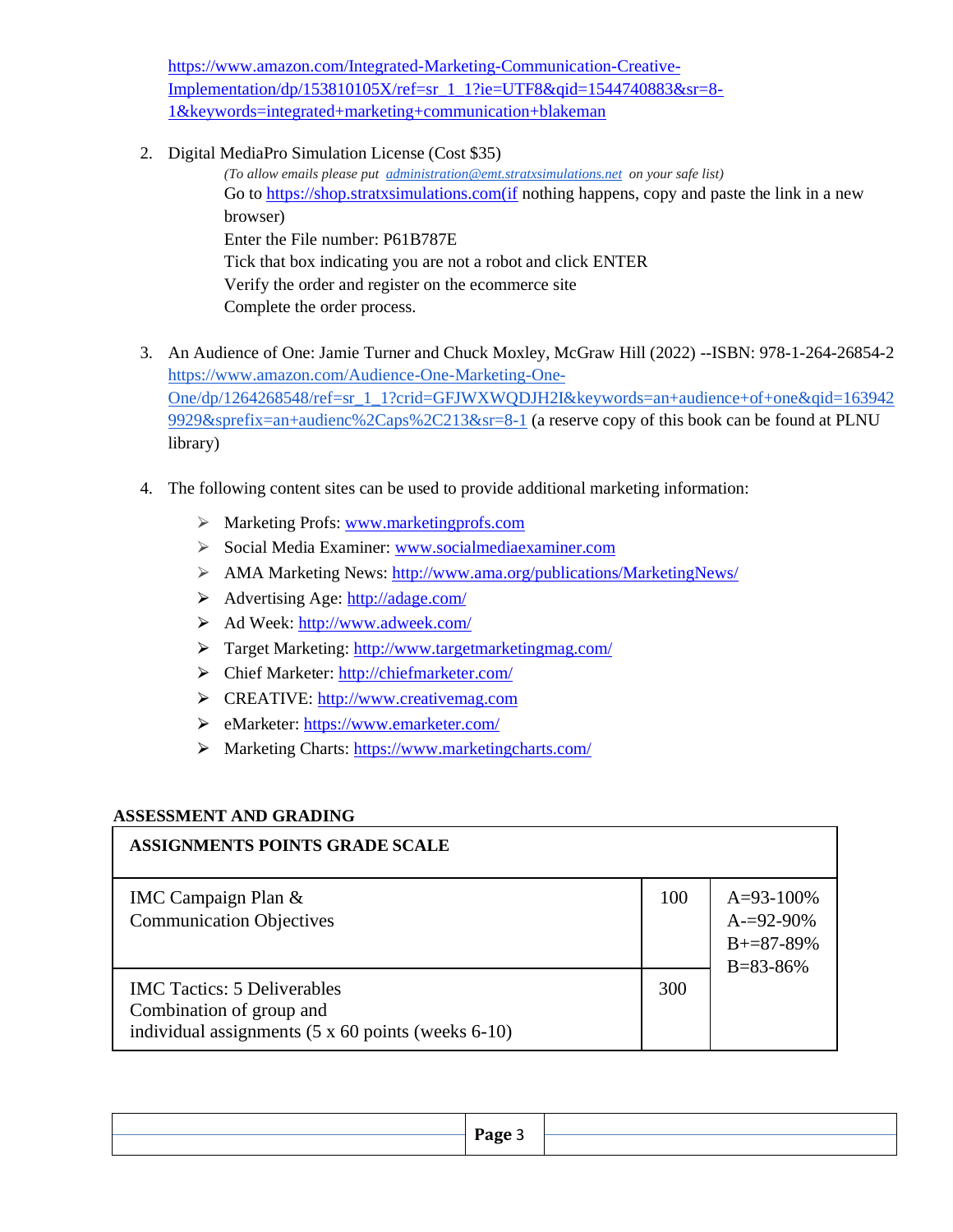| <b>Advertising Concepts Presentation (group)</b>                   | 100   | $B = 80 - 82\%$<br>$C+=77-$                    |
|--------------------------------------------------------------------|-------|------------------------------------------------|
| Marketing in the News Discussion (5 x 20 points)                   | 100   | 79% C=73-<br>76%<br>$C = 70 - 72%$<br>$D+=67-$ |
| <b>Consumer Insights Assignment</b>                                | 50    | 69% D=63-<br>66%<br>$D = 60 - 62\%$            |
| Digital Media Pro Introduction Quiz                                | 30    | $F=0-59%$                                      |
| Digital Media Pro Score (group)                                    | 40    |                                                |
| Digital Media Pro Simulation Briefing Paper (individual)           | 100   |                                                |
| Peregrine Exit Exam                                                | 50    |                                                |
| Final Written IMC Paper (group 100 for paper, 30 for presentation) | 130   |                                                |
| <b>TOTAL</b>                                                       | 1,000 |                                                |

# **WEEKLY SCHEDULE**

| <b>Date Presented</b>   | <b>Class Content</b>                                                                                                                    | <b>Assignment Due Date</b>                                                        |  |  |  |
|-------------------------|-----------------------------------------------------------------------------------------------------------------------------------------|-----------------------------------------------------------------------------------|--|--|--|
|                         | Week 1                                                                                                                                  |                                                                                   |  |  |  |
| January 10 (light week) | Introductions; Ice Breaker Exercise<br>Review of course content, assignments,<br>grading, Digital Media Pro intro, etc.                 | <b>IMC</b> Project Teams<br><b>Advertising Concepts</b><br><b>Teams Selection</b> |  |  |  |
|                         | Week 2                                                                                                                                  |                                                                                   |  |  |  |
| January 17              | No class (holiday)<br><b>Chapter 1</b><br><b>Integrated Marketing Communications</b><br>(MC)<br><b>Chapter 19 and 1</b> Audience of One |                                                                                   |  |  |  |
| <b>Week 3</b>           |                                                                                                                                         |                                                                                   |  |  |  |

| -      |  |
|--------|--|
| Page 4 |  |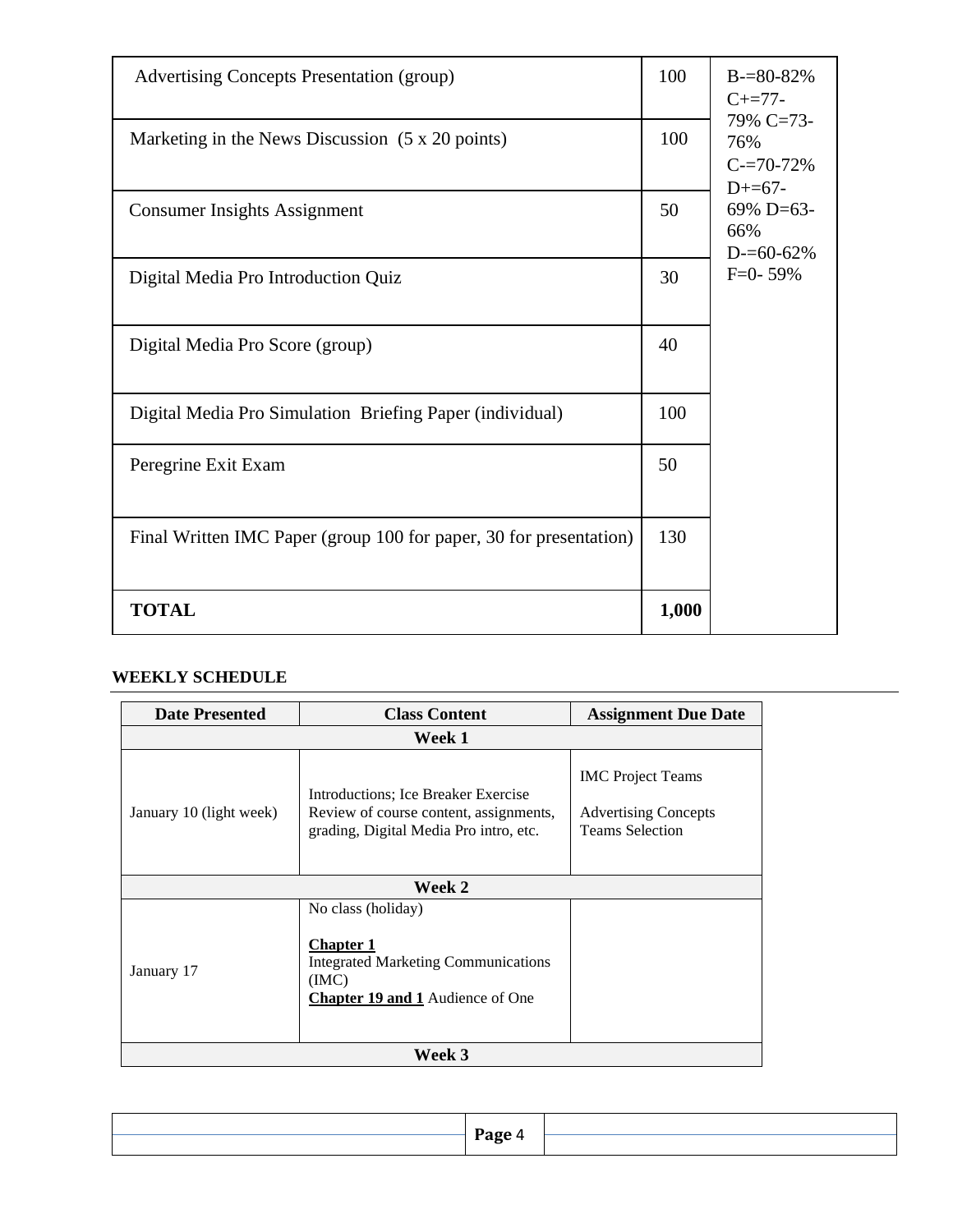| January 24                                     | <b>Chapter 2 IMC</b><br><b>Chapter 3-4 Audience of One</b><br><b>IMC Marketing Communication Plans</b><br>IMC (teams 2, 4, 6, 8) or (teams 1, 3, 5,<br>7) | Consumer Insights (Indiv.<br>Assignment) Due Sunday,<br>Jan 30<br>Meet the clients: TBA                                                      |  |
|------------------------------------------------|-----------------------------------------------------------------------------------------------------------------------------------------------------------|----------------------------------------------------------------------------------------------------------------------------------------------|--|
|                                                | Week 4                                                                                                                                                    |                                                                                                                                              |  |
| January 31                                     | <b>Chapter 7 IMC</b><br><b>Chapter 5 Audience of 1</b><br>Marketing Campaigns and Case Study:<br>Ethics (Theranos)                                        | Read Ethics Case Study on<br>Theranos                                                                                                        |  |
|                                                | Week 5                                                                                                                                                    |                                                                                                                                              |  |
| February 7                                     | <b>Chapter 6 IMC</b><br>Copywriting<br><b>Guest Speaker: TBA</b>                                                                                          | <b>Assignment: IMC</b><br>Company and Situation<br>Overview, Campaign Plan<br>and Objectives<br>(Group Assignment)<br>due Sunday, Due Feb 13 |  |
|                                                | Week 6                                                                                                                                                    |                                                                                                                                              |  |
| February 14                                    | <b>Chapter 4 IMC</b><br><b>Creative Briefs</b><br><b>Chapter 5 IMC</b><br>The Creative Process                                                            | <b>Assignment:</b> Write a blog<br>post (Individual<br>Assignment)<br>due Sunday, Feb 20                                                     |  |
|                                                | Week 7                                                                                                                                                    |                                                                                                                                              |  |
| February 21                                    | <b>Chapter 16 IMC</b><br>Internet Marketing and Social Media<br><b>Chapter 17 IMC</b><br>Mobile Media Marketing                                           | <b>Assignment:</b> Write a Press<br>Release (Individual<br>Assignment)<br>due Sunday, Feb 27                                                 |  |
|                                                | Week 8                                                                                                                                                    |                                                                                                                                              |  |
| February 28<br>Spring Break Week<br>March 7-13 | <b>Chapter 14 IMC</b><br><b>Direct Marketing</b><br><b>Chapter 15 IMC</b><br><b>Sales Promotions</b><br><b>Chapter 8 IMC</b><br><b>Public Relations</b>   | <b>Discussion Post Monday</b><br><b>Assignment:</b> Develop a<br>direct mail piece or<br>brochure (Group<br>Assignment)<br>due March 6       |  |
|                                                | Week 9                                                                                                                                                    |                                                                                                                                              |  |
| March 14                                       | <b>Chapter 9 IMC</b><br>Newspaper Advertising<br><b>Chapter 10 IMC</b><br><b>Magazine Advertising</b>                                                     | Discussion Post Monday.<br><b>Assignment: Develop</b><br>Digital Ad/Promo<br>(Individual Assignment))<br>due Sunday, March 20                |  |
|                                                | Week 10                                                                                                                                                   |                                                                                                                                              |  |
| March 21                                       | <b>Advertising Concepts Group</b><br>Presentations:<br>• The evolution of advertising                                                                     | <b>Discussion Post Monday</b>                                                                                                                |  |

| $P$ age |  |
|---------|--|
|         |  |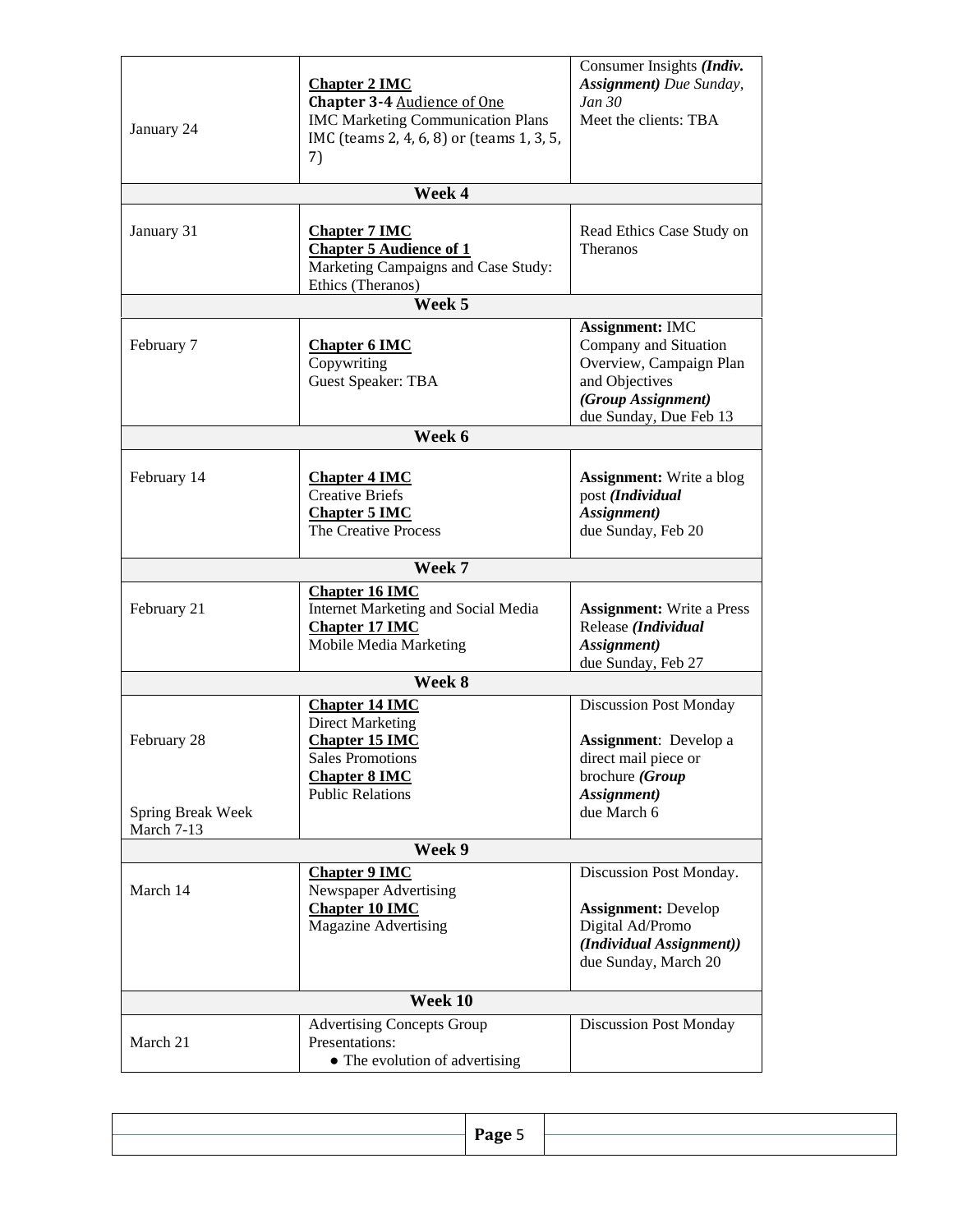|          | • Music and sound in commercials<br><b>Chapter 11 IMC</b><br>Radio Advertising<br><b>Chapter 12 IMC</b><br><b>Television Advertising</b><br>Week 11                                                              | <b>Assignment:</b> Create a<br>commercial storyboard<br>(Individual Assignment)<br>due Sunday, March 27<br><b>Advertising Concepts</b><br>Presentations (Group<br>Assignment)<br>Discussion Post Monday.    |
|----------|------------------------------------------------------------------------------------------------------------------------------------------------------------------------------------------------------------------|-------------------------------------------------------------------------------------------------------------------------------------------------------------------------------------------------------------|
| March 28 | <b>Mobile Marketing and Social Media</b>                                                                                                                                                                         |                                                                                                                                                                                                             |
|          | <b>Advertising Concepts Group</b><br><b>Presentations:</b><br>• Male and female representation in<br>advertising of 3 decades<br>Mobile Marketing<br>Social Media Advertising                                    | <b>Advertising Concepts</b><br>Presentations (Group<br>Assignment)                                                                                                                                          |
|          | Week 12                                                                                                                                                                                                          |                                                                                                                                                                                                             |
| April 4  | <b>Advertising Concepts Group</b><br><b>Presentations:</b><br>Virtual Reality Advertising<br>Video Game Marketing<br><b>Advertising Mistakes</b><br><b>Chapter 13 IMC</b><br>Out-of-Home and Transit Advertising | Discussion Post Monday.<br><b>Advertising Concepts</b><br>Presentations (Group<br>Assignment)<br>Digital Media Pro practice                                                                                 |
|          | Week 13                                                                                                                                                                                                          |                                                                                                                                                                                                             |
| April 11 | Digital Media Pro Simulation Quiz<br>(workbook in simulation)                                                                                                                                                    | <b>Assignment: Digital Media</b><br>Pro Quiz (Individual quiz<br>in simulation)<br>due April 11 and complete<br>simulation by April 13.                                                                     |
|          | Week 14                                                                                                                                                                                                          |                                                                                                                                                                                                             |
| April 18 | Digital Media Pro Simulation Debrief                                                                                                                                                                             | <b>Review Results of</b><br><b>Assignment:</b> After running<br>the simulation for 5 years,<br>debrief on decisions based<br>on yearly results. Post<br>Digital Media Pro OPI<br><b>Scores Due April 24</b> |
|          |                                                                                                                                                                                                                  | <b>Peregrine Exit Exam Due</b><br><b>Sunday April 24</b>                                                                                                                                                    |
|          | Week 15                                                                                                                                                                                                          |                                                                                                                                                                                                             |
| April 25 | <b>IMC</b> Plans and Presentations                                                                                                                                                                               | <b>Assignment: Final IMC</b><br>Campaign Plan and<br>Presentation/Peer<br>Evaluation (Group                                                                                                                 |

| <b>Page</b> b |  |
|---------------|--|
|               |  |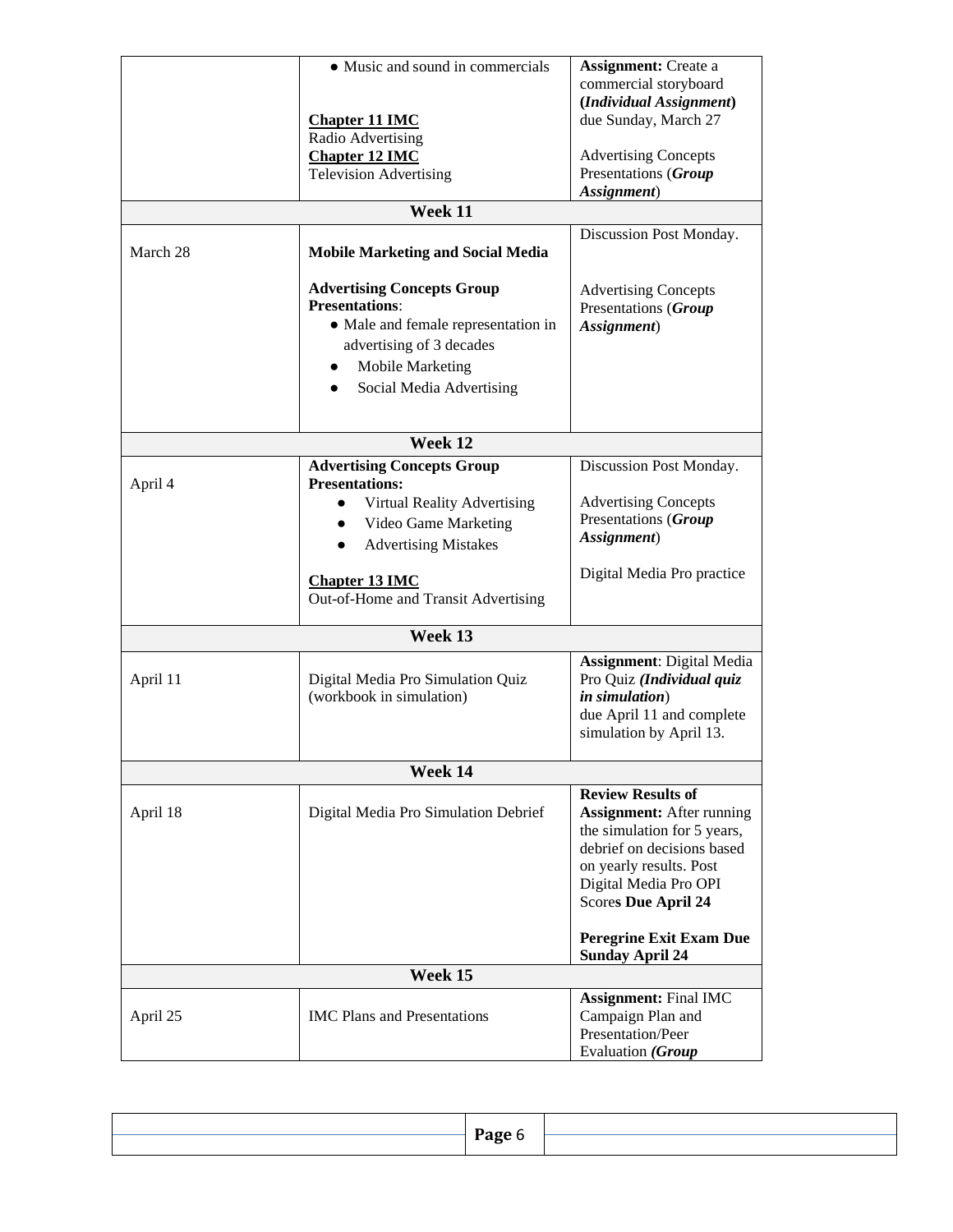|                       |                                                               | <b>Assignment</b> ) Due Sunday,<br>May 1                                                                        |  |
|-----------------------|---------------------------------------------------------------|-----------------------------------------------------------------------------------------------------------------|--|
| Week 16               |                                                               |                                                                                                                 |  |
| May 8<br>Final report | Final Report: Digital Media Pro<br><b>Simulation Briefing</b> | <b>Assignments:</b> Simulation<br><b>Briefing Written Report</b><br>(Individual Assignment)<br>due Friday May 6 |  |
|                       |                                                               |                                                                                                                 |  |

# **INCOMPLETES AND LATE ASSIGNMENTS**

All assignments are to be submitted/turned in by the beginning of the class session when they are due including assignments posted in Canvas. Automatically, a zero will be posted. Late assignments will be eligible for up to 80% the first day late, 60% the second day and no points the third day. If there is a technical issue, make a screenshot that it was completed. Incompletes will only be assigned in extremely unusual circumstances.

# **SPIRITUAL CARE**

Please be aware PLNU strives to be a place where you grow as whole persons. To this end, we provide resources for our students to encounter God and grow in their Christian faith. If students have questions, a desire to meet with the chaplain or have prayer requests you can contact the [Office of Spiritual](https://www.pointloma.edu/offices/spiritual-development)  [Development](https://www.pointloma.edu/offices/spiritual-development)

### **STATE AUTHORIZATION**

State authorization is a formal determination by a state that Point Loma Nazarene University is approved to conduct activities regulated by that state. In certain states outside California, Point Loma Nazarene University is not authorized to enroll online (distance education) students. If a student moves to another state after admission to the program and/or enrollment in an online course, continuation within the program and/or course will depend on whether Point Loma Nazarene University is authorized to offer distance education courses in that state. It is the student's responsibility to notify the institution of any change in his or her physical location. Refer to the map using the link below to view which states allow online (distance education) outside of California. <https://www.pointloma.edu/offices/office-institutional-effectiveness-research/disclosures>

### **COURSE CREDIT HOUR INFORMATION**

In the interest of providing sufficient time to accomplish the stated Course Learning Outcomes, this class meets the PLNU credit hour policy for a 3-unit class delivered over 16 weeks. Specific details about how the class meets the credit hour requirement can be provided upon request.

# **PLNU COPYRIGHT POLICY**

Point Loma Nazarene University, as a non-profit educational institution, is entitled by law to use materials protected by the US Copyright Act for classroom education. Any use of those materials outside the class may violate the law.

|  | Раое |  |
|--|------|--|
|  |      |  |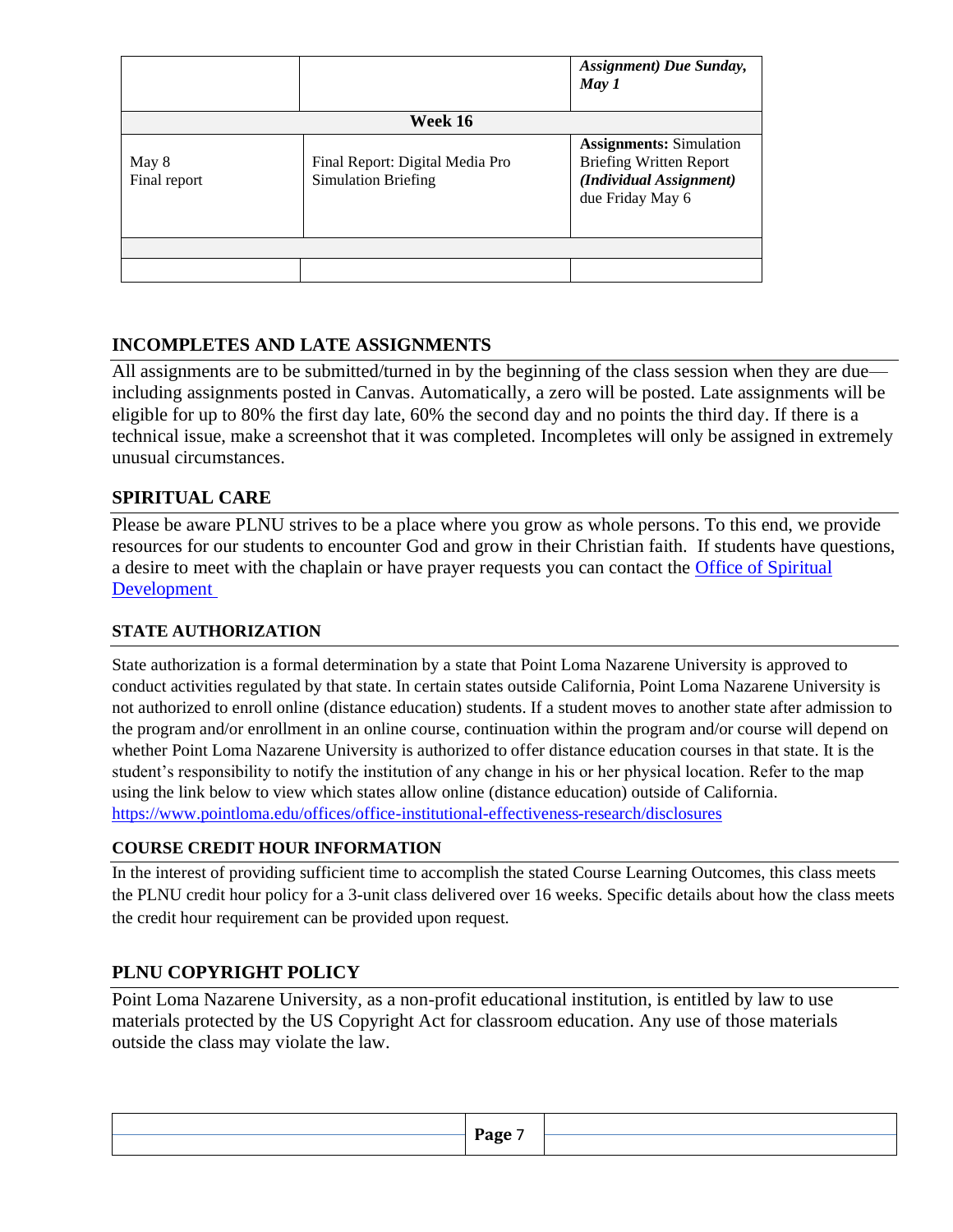# **PLNU ACADEMIC HONESTY POLICY**

Students should demonstrate academic honesty by doing original work and by giving appropriate credit to the ideas of others. Academic dishonesty is the act of presenting information, ideas, and/or concepts as one's own when in reality they are the results of another person's creativity and effort. A faculty member who believes a situation involving academic dishonesty has been detected may assign a failing grade for that assignment or examination, or, depending on the seriousness of the offense, for the course. Faculty should follow and students may appeal using the procedure in the university Catalog. See [Academic Policies](https://catalog.pointloma.edu/content.php?catoid=52&navoid=2919#Academic_Honesty) for definitions of kinds of academic dishonesty and for further policy information.

# **PLNU ACADEMIC ACCOMMODATIONS POLICY**

PLNU is committed to providing equal opportunity for participation in all its programs, services, and activities. Students with disabilities may request course-related accommodations by contacting the Educational Access Center (EAC), located in the Bond Academic Center [\(EAC@pointloma.edu](mailto:EAC@pointloma.edu) or 619- 849-2486). Once a student's eligibility for an accommodation has been determined, the EAC will issue an academic accommodation plan ("AP") to all faculty who teach courses in which the student is enrolled each semester.

PLNU highly recommends that students speak with their professors during the first two weeks of each semester/term about the implementation of their AP in that particular course and/or if they do not wish to utilize some or all of the elements of their AP in that course.

Students who need accommodations for a disability should contact the EAC as early as possible (i.e., ideally before the beginning of the semester) to assure appropriate accommodations can be provided. It is the student's responsibility to make the first contact with the EAC.

# **PLNU ATTENDANCE AND PARTICIPATION POLICY**

Students who anticipate being absent for an entire week of a course should contact the instructor in advance for approval and make arrangements to complete the required coursework and/or alternative assignments assigned at the discretion of the instructor.Regular and punctual attendance at all **synchronous** class sessions is considered essential to optimum academic achievement. If the student is absent for more than 10 percent of class sessions (virtual or face-to-face), the faculty member will issue a written warning of de-enrollment. If the absences exceed 20 percent, the student may be de-enrolled without notice until the university drop date or, after that date, receive the appropriate grade for their work and participation. In some courses, a portion of the credit hour content will be delivered **asynchronously** and attendance will be determined by submitting the assignments by the posted due dates. See **ADC** Academic Policies in the Graduate and Professional Studies Catalog. If absences exceed these limits but are due to university excused health issues, an exception will be granted.

*Asynchronous Attendance/Participation Definition:* A day of attendance in asynchronous content is determined as contributing a substantive note, assignment, discussion, or submission by the posted due date. Failure to meet these standards will result in an absence for that day. Instructors will determine how many asynchronous attendance days are required each week.

Students taking online courses are expected to attend each week of the course. Attendance is defined as participating in an academic activity within the online classroom which includes posting in a graded

|  | oor<br>$\sim$ |  |
|--|---------------|--|
|  |               |  |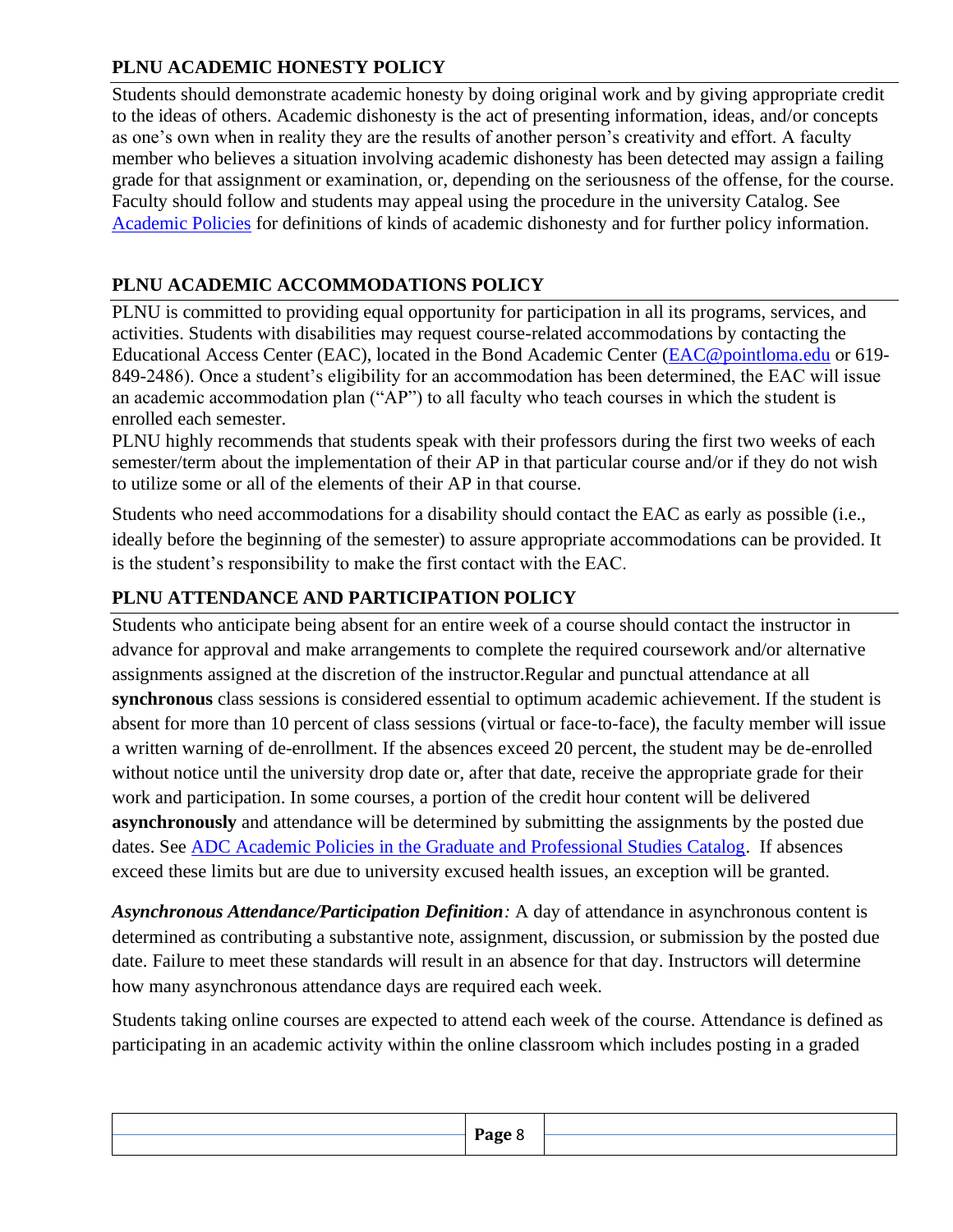activity in the course. (Note: Logging into the course does not qualify as participation and will not be counted as meeting the attendance requirement.)

Students who do not attend at least once in any 3 consecutive days will be issued an attendance warning. Students who do not attend at least once in any 7 consecutive days will be dropped from the course retroactive to the last date of recorded attendance.

Students who anticipate being absent for an entire week of a course should contact the instructor in advance for approval and make arrangements to complete the required coursework and/or alternative assignments assigned at the discretion of the instructor.

# **USE OF TECHNOLOGY**

In order to be successful in your course, you'll need to meet the minimum technology and system requirements; please refer to the *[Technology and System Requirements](https://help.pointloma.edu/TDClient/1808/Portal/KB/ArticleDet?ID=108349)* information. Additionally, students are required to have headphone speakers, microphone, or webcams compatible with their computer available to use for any online or hybrid classes. Please note that any course with online proctored exams requires a computer with a camera (tablets are not compatible) to complete exams online. Problems with technology do not relieve you of the responsibility of participating, turning in your assignments, or completing your class work.

# **FINAL EXAMINATION POLICY**

Successful completion of this class requires taking the final examination **on its scheduled day**. No requests for early examinations or alternative days will be approved.

## **ASSIGNMENTS**

Each assignment must contain a title page with the names of all the group members, the title of the project and the date. Points will be deducted if the assignments do not contain a proper title page.

# **Assignment: Consumer Insight ('Audience of One' chapters reading response)**

# *Note: Individual Assignment*

# *Due Date: Sunday, January 30*

**Create a two page essay** about who is tracking you and provide screenshots of the data you have found about you on the internet. Response includes:

- Make a list of the companies that are tracking your information.
- Make a list of the data that they collect.
- Describe what you see as the value of this data.
- How does it make you feel knowing that all of this is available to others?

### **Assignment: Company and Situation Overview, Campaign Plan and Objectives**

### *Note: Group Assignment*

# *Due Date: Sunday, February 13*

### **Company & Situation Overview**

- Gain an understanding of the organization, product/service, target audience and competition.
- Provide an overview of the organization and their product/service
- Analyze what is going on with client and its customers in the market

|  | $P$ age<br>$\sim$ $\sim$ $\sim$ $\sim$ |  |
|--|----------------------------------------|--|
|  |                                        |  |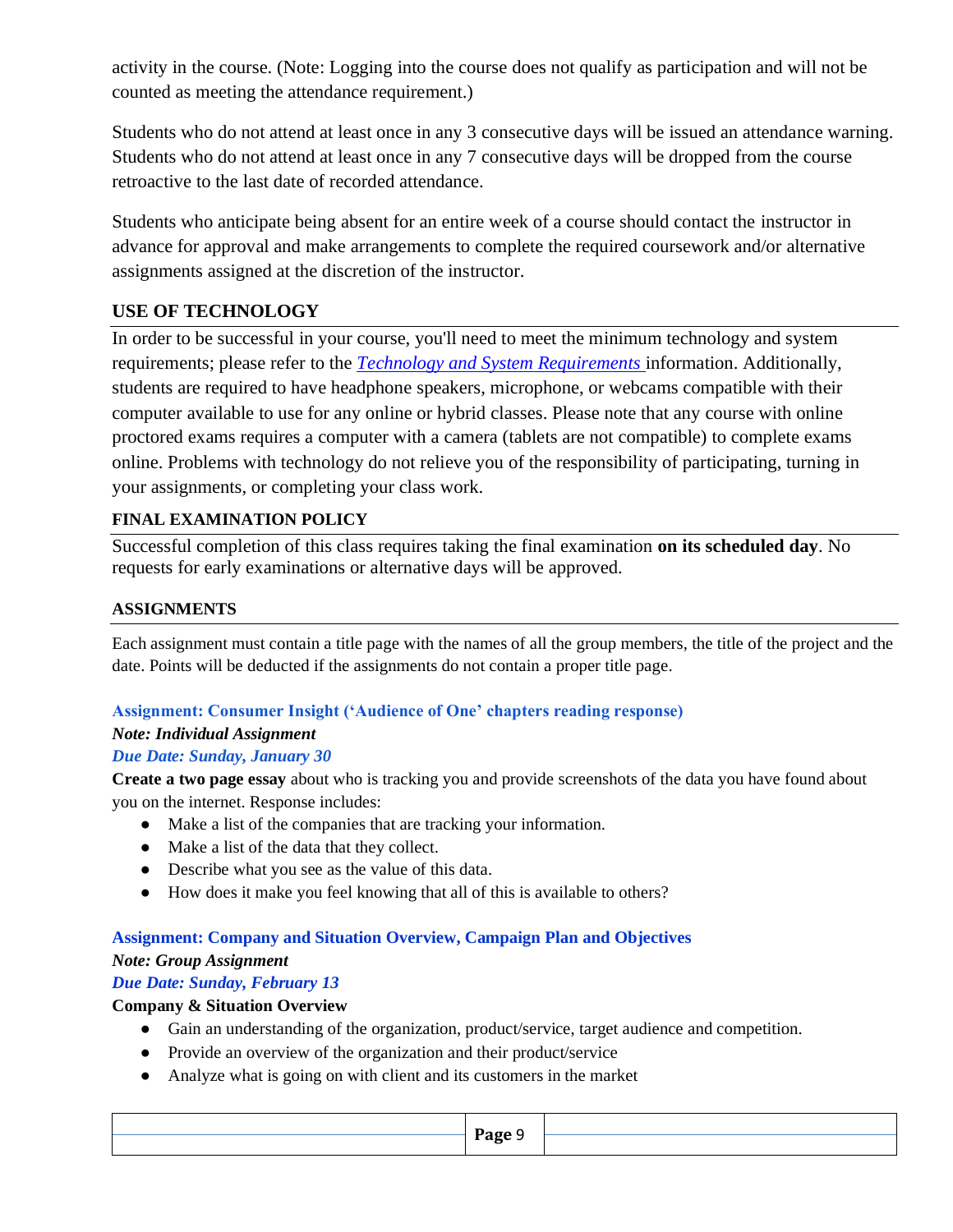### **IMC Campaign Plan**

- Define the campaign.
	- o Is the marketing strategy to penetrate the market rapidly? Will you try to build awareness and market share over time?
- Determine Campaign Duration
	- o How long will the campaign last and what is the timing of each element?
- Marketing Tactics
	- o Explain what promotional elements you will employ to best capture your target market's attention and motivate them to act.
	- o Consider various types of promotional appeals.

### **IMC Campaign Objectives**

- Develop the campaign communication objectives. **Minimum of 3 objectives** for your campaign and explain your rationale.
	- o What are you trying to achieve with the campaign? Awareness, stimulate sales, influence target market preferences, etc. (e.g., "achieve 10 percent market share in the market within 12 months of product introduction").
- Be sure your objectives are specific, measurable, achievable, relevant, and time specific.
	- o Every element of your plan is put in place to help you achieve your objectives.

### **Assignment: Blog Post**

### *Note: Individual Assignment*

### *Due Date: Sunday, February 20*

**Everyone** in the group will write a blog post that may be used in the group's digital marketing activities.

- Choose a blog topic
- Create an information but catchy title to grab reader's attention
- Use images to enhance the blog post
- Blog must be a minimum of 500 words

### **Assignment: Press Release** *Note: Individual Assignment Due Date: Sunday, Feb 27*

- **● Everyone** in the group will write a press release that may be used in the group's marketing activities.
- **●** Select a topic for the press release
- **●** Minimum of 3 to 4 paragraphs

# **Assignment: Direct Mail Piece or Brochure** *Note: Group Assignment*

### *Due Date: Sunday, March 6*

● Design a direct mail piece **or** a brochure. Explain the brand image, message and means of delivery to be used for the campaign. Include rationale supporting the proposed creative development and explain the brand image you expect to achieve. Consider tangible and intangible elements.

#### **Assignment: Digital Ad**

*Note: Group Assignment Due Date: Sunday, March 20*

**Page** 10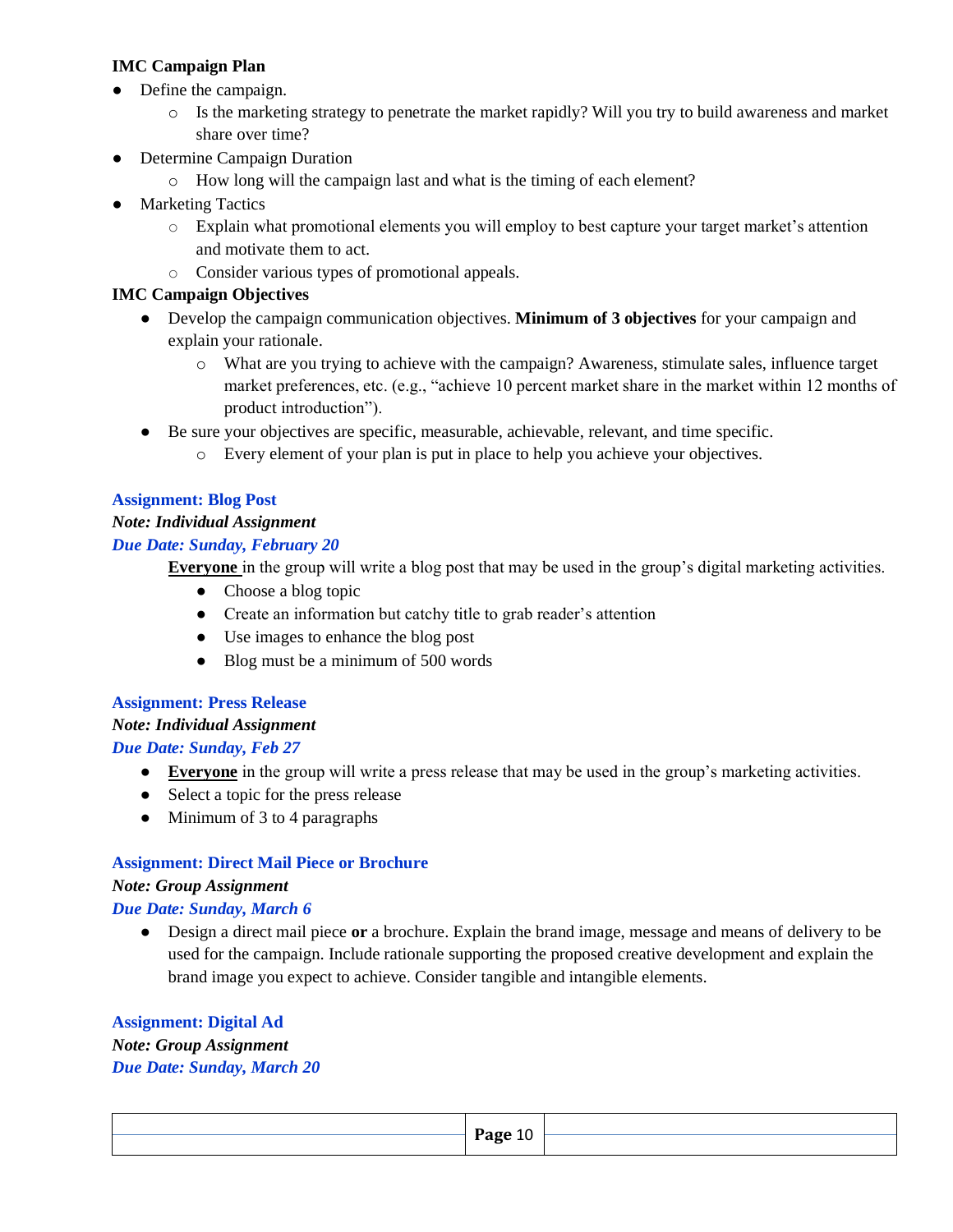Design a digital ad. Consider tangible and intangible elements. Design the advertisement to be used in the IMC campaign.

• Explain the reasons you selected the type of advertisement you developed. Explain the brand image you are looking to portray, the message you are sending with the advertisement, how the advertisement supports the marketing objectives, and where you will run the ad.

### **Assignment: Commercial Storyboard**

*Note: Group Assignment*

*Due Date: Sunday, March 27*

- Develop a storyboard for a commercial
- Design a commercial storyboard that demonstrates how you plan to bring your positioning and messaging strategies to life. Explain the brand image, message and means of delivery to be used as the platform for the campaign. Include rationale supporting the proposed creative development and explain the brand image you expect to achieve.

## **Assignment: Advertising Concepts Presentation**

### *Note: Group Assignment*

### *Due Dates: Varies based on topic. See topics list below.*

Students will develop a presentation based on an advertising topic. Following are the pre-selected topics. For each of the following topics develop a presentation that teaches the class about the specific topic. Have fun teaching us.

### **Advertising Concepts Topics**

1.The Evolution of Advertising – 2.Music and Sound in Commercials – 3.Male and female representation in advertising of 3 decades – 4.Mobile Marketing – 5.Social Media Advertising – 6.Virtual Reality Advertising – 7.Video Game Marketing – 8.Influencers - **Presentation Guidelines:**

For this assignment, become the expert on the selected topic and figure out the best way to teach the other students in the class about the topic.

Make sure the following aspects are included in your lesson plan:

- A. Define the topic and relate it to the overall course content.
- B. Include a real-world and/or current topic aspect of the topic. For example, has the subject been in the news recently? Are any companies doing exemplary work in this area? Are there great videos available on the topic? Are there any outstanding resources to share?
- C. The lesson plan should take students approximately 10 minutes to present in class plus a time of conversation. Time is limited to 20 minutes for the presentation and discussion.
- D. Include at least two discussion questions to engage the class on the topic.
- E. The content of the presentation and presentation style will be assessed.

| Раσе<br>. .                   |  |
|-------------------------------|--|
| .<br>$\overline{\phantom{0}}$ |  |